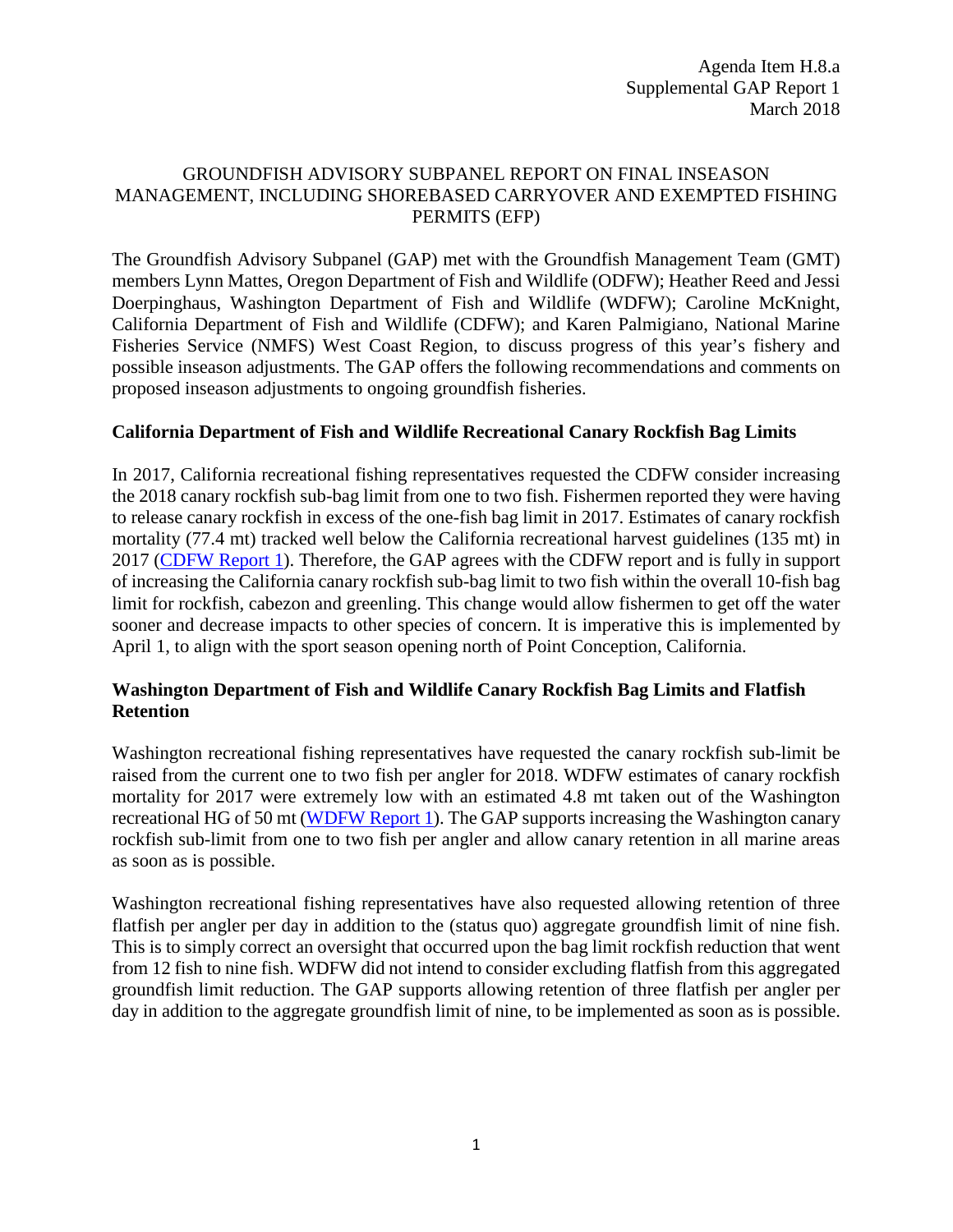## **Carryover**

The GMT provided a detailed report on the sablefish fisheries and individual fishing quota (IFQ) fishery performance in 2017 along with projections for 2018. The GMT reported the sablefish annual catch limit (ACL) was exceeded in 2017 due in part to unprecedented bycatch of small sablefish within the at-sea and shoreside whiting fleets, likely indicating a significant recruitment event. In the daily trip limit sablefish fishery, December landings were higher than expected and GAP members noted this was likely due to the delay of Dungeness crab season in several areas until January 2018 or later. Similarly, many petrale fishermen in the IFQ fishery, recognizing the crab season delay until the following year, continued to fish through December as well. This contributed to the IFQ sector exceeding the trawl allocation (but not the ACL) for petrale.

The GAP understands the amount of carryover of some species for the trawl fishery will be less than last year, but still recommends the full issuance of carryover quota for all eligible species for 2018.

## **Exempted Fishing Permits (EFPs)**

# 2018 Trawl Gear EFP

The GAP had a robust discussion of the 2018 trawl gear EFP and the recent lightning strike tow of juvenile salmon.

The GAP understands the lightning strike was made using bottom trawl gear, seaward of the Rockfish Conservation Area (RCA), using legal trawl gear. The vessel declared into the EFP because it carried multiple gears on board – a bottom trawl and a midwater trawl – as the captain planned to make a midwater tow on the return to port. Because the captain declared into the EFP, the EFP applicants voluntarily closed the EFP south of  $42\Box$  N. latitude until the industry, Council and NMFS had a chance to discuss it at this meeting. Even though sampling was conducted consistent with catch monitoring protocols, the GAP was disappointed to hear only a fraction of the salmon caught were sampled. The GAP suggests it would be helpful to sample all the salmon, providing more data to both salmon and groundfish fisheries in the future.

GAP members recognize this tow is likely an anomaly. It is not the largest tow recorded and would not have garnered much attention had the vessel not declared into the EFP. Therefore, the GAP requests the EFP remain open. The EFP has built-in move-along rules, which the industry has heeded. The EFP applicants have demonstrated immediate and precautionary action in light of this one event. There is no reason to believe they would respond differently to another lightning strike.

Regarding extending the southern boundary of the bottom trawl portion of the EFP shoreward of the RCA between  $42\Box N$ . latitude and  $40\Box 10$ <sup>o</sup> N. latitude, the GAP referenced H.8, Attachment [1,](https://www.pcouncil.org/wp-content/uploads/2018/02/H8_Att1_TrawlGear_EFP_Mar2018BB.pdf) and agrees this extension would be beneficial. Again, the EFP has sufficient bycatch constraints and move-along rules to maintain a successful groundfish fishery without risk to the salmon fishery. GAP members involved in the EFP noted it is unlikely more than a handful of boats would participate. The extension would also create synchronicity with the rest of the EFP and more closely reflect the intent of the trawl gear package that is intended to be put into regulation.